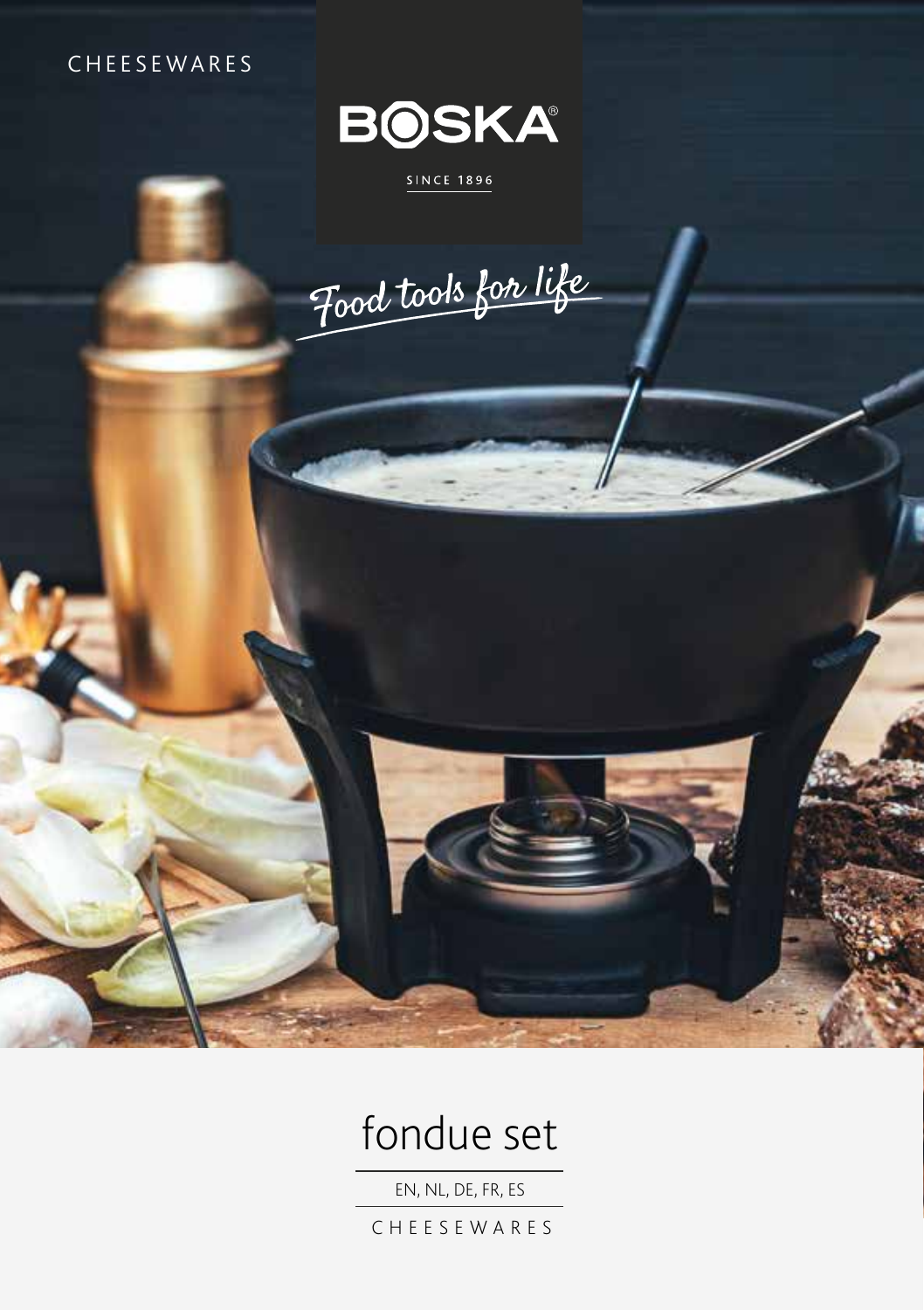





**3** - use the premelting method



**4** - OR use the stove method

# EN

# **WARNING**

- Use this fondue pot for cheese fondue only. Do not use it for meat fondues, broth (or broth fondues), oil, soup or any other substances that are 100 °C/ 212 °F or hotter.
- This fondue pot is designed solely for use on a stove. If used on a different heat source - an electric hob, for example - this will result in damage to the fondue pot or heat source.
- Avoid any direct contact between a heat source like a stove - and the base and fondue forks.
- Make sure that the fondue set is always stable; place it on a flat surface.
- Make sure that no flammable or fusible materials (cloth, paper, etc.) are near the fondue set when in use.
- Never leave the fondue burner unattended when lit. This is dangerous!
- Never allow children to use the fondue set.
- Never place the fondue pot on the wooden part of the base. With the wooden part facing down wards, place the base on a table or another flat surface.
- If hot, only place the fondue pot on the base sup plied; this will avoid any damage to the surface under the base.
- Every part of the set becomes extremely hot du ring use. After use, wait for the fondue set to cool down completely before touching or putting it away.
- Incorrect use of this fondue set may cause serious physical injury: every part of this fondue set and its contents can get very hot!
- Incorrect use of this set could result in a fire and/or serious fire damage.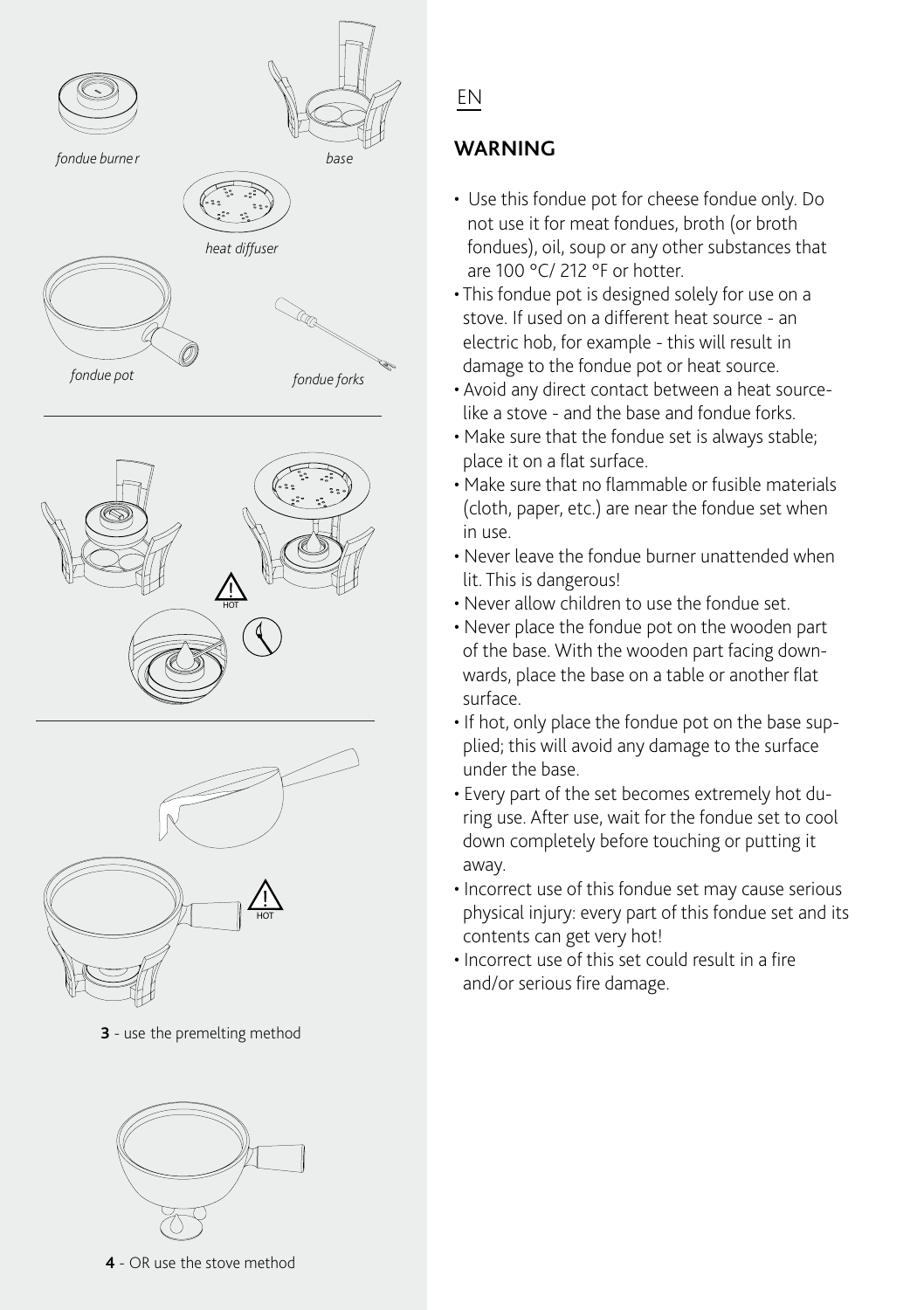## **WAARSCHUWING WARNUNG**

• Deze fonduepan is uitsluitend bedoeld voor not use het maken van kaasfondue. De fonduepan is niet geschikt voor vleesfondue, bouillon (fondue), olie, soep of een andere substantie

van 100 °C of warmer.

- De fonduepan is uitsluitend bedoeld voor gebruik op gasfornuis. Bij gebruik op een andere hittebron zoals een elektrische kookplaat, beschadigt de fonduepan of hittebron.
- Voorkom direct contact tussen een hittebron, zoals een gasfornuis, en het onderstel en de fonduevorken.
- Zorg dat de fondueset altijd stabiel staat; plaats deze op een vlakke ondergrond.
- Zorg dat er nooit brandbare of smeltbare materialen (doeken, papier, etc) in de buurt van de fondueset liggen als deze gebruikt wordt.
- Laat de fonduebrander nooit zonder toezicht branden. Dit is gevaarlijk.
- Laat de fondueset nooit door kinderen bedienen.
- Plaats de fonduepan nooit op het houten onderdeel van het onderstel. Plaats het onderstel

 op tafel of een andere vlakke ondergrond met het houten gedeelte naar beneden.

- Plaats de fonduepan, indien warm, uitsluitend op het bijgeleverde gietijzeren onderstel, om beschadiging van de ondergrond te voorkomen.
- De onderdelen van de set worden tijdens gebruik zeer warm. Na gebruik volledig laten afkoelen alvorens de onderdelen vast te pakken en op te bergen.
- Onjuist gebruik van deze fondueset kan ernstig lichamelijk letsel veroorzaken: alle onderdelen van deze fondueset, alsmede de eventuele inhoud, kunnen zeer heet worden!
- Onjuist gebruik van deze set kan brand en ernstige brandschade veroorzaken.

- Dieser Fonduetopf ist ausschließlich für Käsefon due bestimmt. Der Fonduetopf ist nicht für Fleischfondue, Bouillon (Fondue), Öl, Suppe oder andere Substanzen mit Temperaturen von 100 °C oder höher geeignet.
- Der Fonduetopf ist ausschließlich zur Verwen dung auf dem Gasherd bestimmt. Bei Verwen dung auf einer anderen Wärmequelle wie z. B. einer elektrischen Kochplatte werden Fondue topf oder Wärmequelle beschädigt.
- Direkten Kontakt zwischen Wärmequelle wie z. B. einem Gasherd – und Untergestell und Fon duegabeln vermeiden.
- Das Fondueset muss immer stabil stehen; stellen Sie es auf einen ebenen Untergrund.
- Sorgen Sie dafür, dass sich niemals brennbare oder schmelzbare Materialien (Tücher, Papier etc.) in der Nähe des Fonduesets befinden, wenn dieses verwendet wird.
- Lassen Sie den Fonduebrenner niemals ohne Aufsicht brennen. Das ist gefährlich.
- Das Fondueset darf nicht von Kindern bedient werden.
- Stellen Sie den Fonduetopf immer auf den Teil aus Metall/Gusseisen und niemals auf den höl zernen Teil. Stellen Sie das Untergestell mit dem Holzteil nach unten auf einen Tisch oder einen anderen ebenen Untergrund.
- Stellen Sie den Fonduetopf wenn er warm ist – ausschließlich auf das mitgelieferte gusseiserne Untergestell, um Beschädigungen des Unterg runds zu vermeiden.
- Die Einzelteile des Sets werden während des Gebrauchs sehr heiß. Lassen Sie das Set nach Gebrauch vollständig abkühlen, bevor Sie die Teile anfassen und lagern.
- Eine unsachgemäße Verwendung dieses Fondu esets kann schwere Körperverletzungen verursa chen: Alle Teile dieses Fonduesets und damit auch der eventuelle Inhalt können sehr heiß werden!
- Die unsachgemäße Verwendung dieses Sets kann zu Feuer und schweren Brandschäden führen.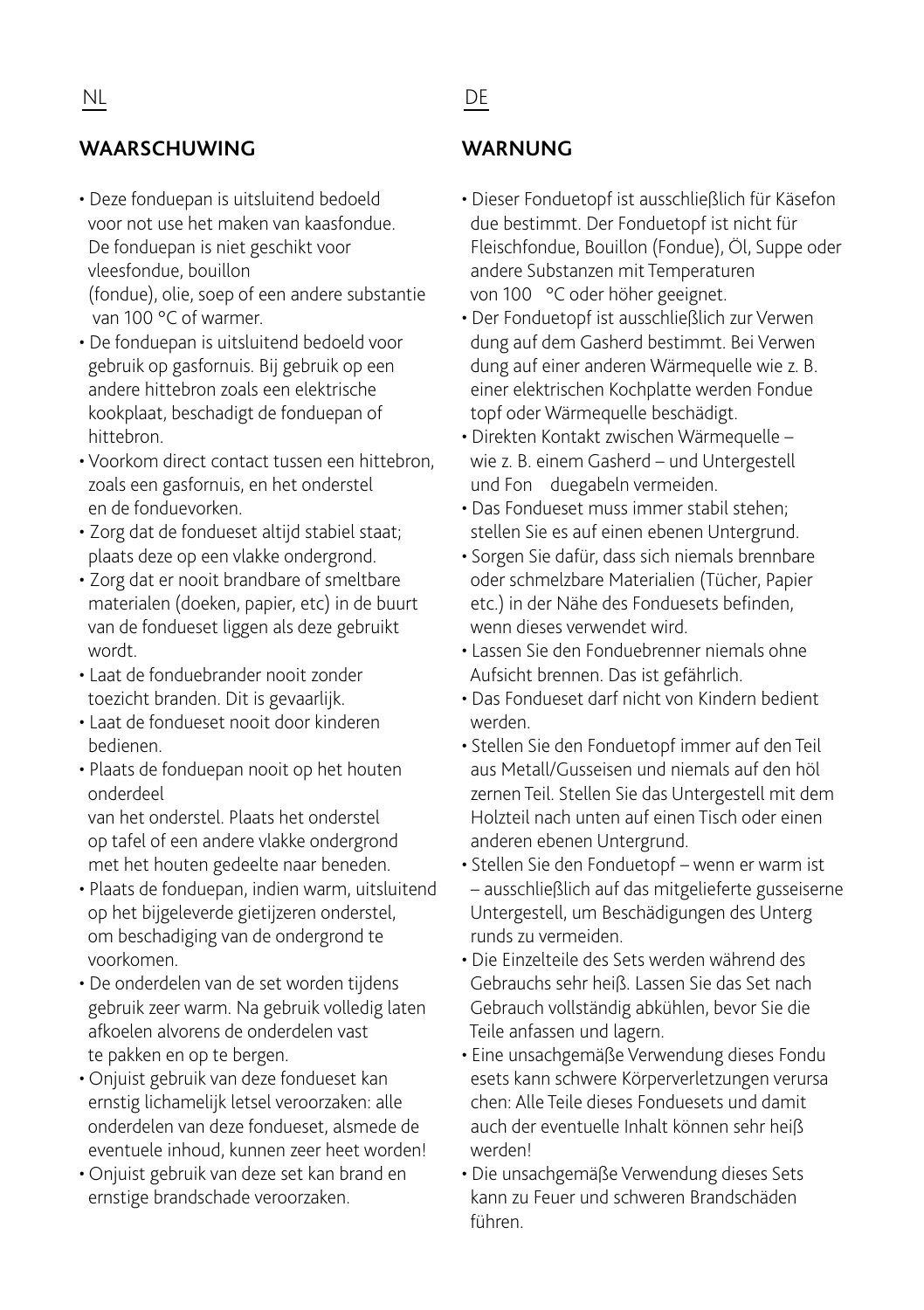- Ce caquelon est uniquement conçu pour la réalisation de fondues à fromage. Il ne convient pas pour les fondues de viande, le bouillon (fondue), l'huile, la soupe ou toute autre substance de 100 °C minimum.
- Le caquelon peut uniquement être utilisé sur une cuisinière à gaz. L'utilisation d'une autre source de chaleur telle qu'une plaque de cuisson électrique peut endommager le caquelon ou la source de chaleur.
- Évitez tout contact direct entre une source de chaleur telle qu'une cuisinière à gaz, le support et les fourchettes à fondue.
- Veillez à ce que le set à fondue soit toujours stable en le plaçant sur une surface plane.
- Veillez à ne jamais placer de matières inflam mables ou fusibles (tissus, papier, etc.) près du set à fondue quand vous l'utilisez.
- Ne laissez jamais le brûleur allumé sans surveillance. Cela constitue un danger.
- Ne laissez jamais les enfants manier le set à fondue.
- Placez toujours le caquelon sur l'élément en métal/fonte du support, mais jamais sur l'élé ment en bois. Placez le support sur une table ou sur une autre surface plane avec l'élément en bois vers le bas.
- Placez uniquement les caquelons chauds sur le support en fonte fourni afin d'éviter d'endomma ger la surface.
- Les éléments du set deviennent très chauds durant l'utilisation. Après l'utilisation, laissez les éléments refroidir complètement avant de les emballer et de les ranger.
- L'utilisation inadéquate de ce set à fondue peut provoquer des blessures corporelles graves: tous les éléments de ce caquelon ainsi que son contenu éventuel peuvent devenir très chauds!
- L'utilisation inadéquate de ce set peut entraîner un incendie ou de graves dégâts dus à un incendie.

# **ATTENTION ADVERTENCIA**

- Esta cazuela de fondue está exclusivamente destinada a la elaboración de fondue de queso. La cazuela de fondue no es apta para fondue de carne, caldo (fondue), aceite, sopa u otra sustan cia de 100 °C o superior.
- La cazuela de fondue está exclusivamente destinada para su uso en una cocina de gas. Si se utiliza otra fuente de calor, como una placa de cocina eléctrica, se dañará la cazuela de fondue o la fuente de calor.
- Evite el contacto directo entre una fuente de calor, como una cocina de gas, la base y los tenedores de fondue.
- Asegúrese de que el set de fondue siempre está estable; colóquelo sobre una superficie plana.
- Asegúrese de que nunca deja materiales infla mables (trapos, papel, etc.) cerca del set de fondue mientras el aparato se está utilizando.
- Nunca deje el quemador sin supervisión. Esto es peligroso.
- Nunca permita a los niños manipular el set de fondue.
- Coloque siempre la cazuela de fondue sobre la pieza de metal/hierro de la base, y nunca sobre la pieza de madera. Coloque la base sobre la mesa o sobre otra superficie plana con la parte de madera hacia abajo.
- Si la cazuela de fondue está caliente, colóquela, exclusivamente, sobre la base de hierro suminis trada, para evitar daños en la superficie.
- Los componentes del set alcanzan temperaturas elevadas durante su uso. Después de su uso, deje enfriar completamente los componentes antes de manipularlos y almacenarlos.
- El uso inadecuado de este set de fondue puede ocasionar graves lesiones corporales: todos los componentes de este set de fondue y, en su caso, su contenido, ¡pueden estar muy calientes!
- El uso inadecuado de este set puede ocasionar un incendio y quemaduras graves.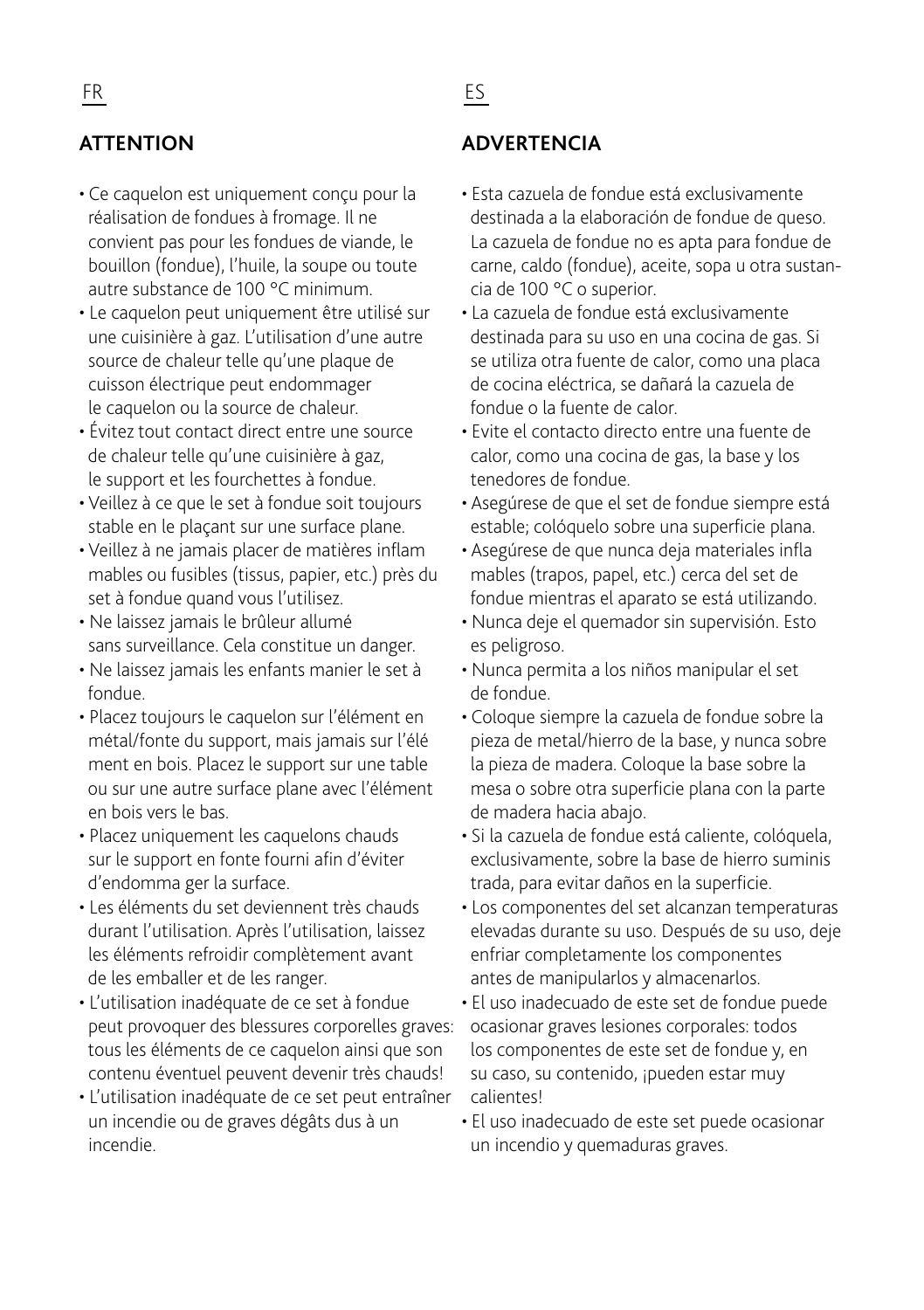

Dishwasher **Base + Forks + Burner + Heat diffuser**



Dishwasher **Fondue Pot**



Gas stove **Base + Forks + Burner + Heat diffuser** 



Gas stove **Fondue Pot**



Induction cooker



Ceramic cooker



Electric cooker



Oven



Refrigerator **Base + Forks + Burner + Heat diffuser**



Refrigerator **Fondue Pot**



Microwave



Barbecue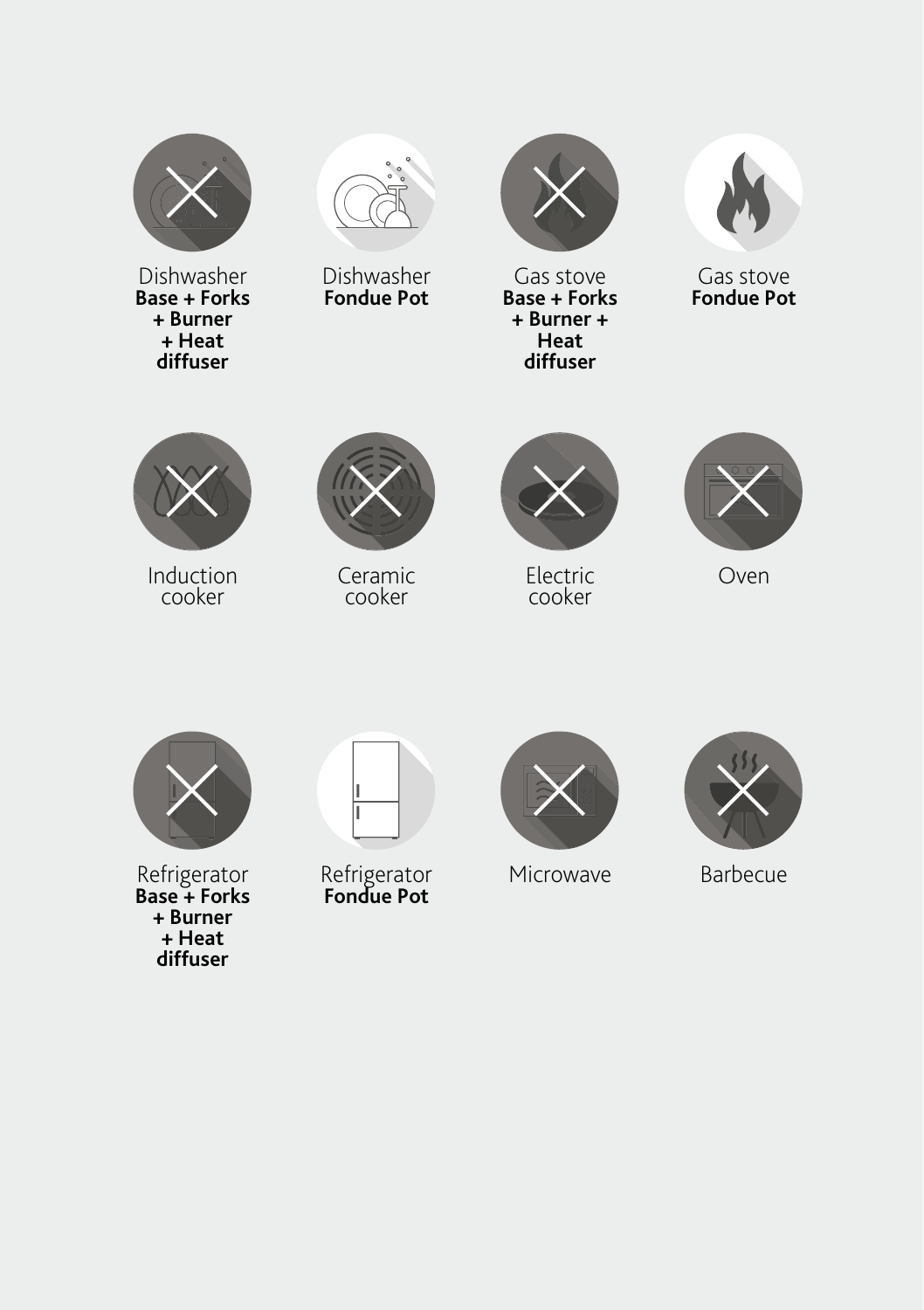Light the fondue burner according to the assembly instructions. Never move the holder when burning. Make sure the fondue pot is always on the metal stand or a heat-resistant surface when fonduepan, indien warm, altijd op het hot. Extinguish the fondue burner immediately after use by placing the cover (4) on top and allow all parts of the fondue set to cool off completely before handling. It is extremely dangerous to top off a burner when hot.

The fondue burner must be filled before use. It can be filled with ethanol fuel or gel fuel. When using a flammable liquid, always use the cup with gauze (2) provided, which can be placed in the fondue burner. The fondue burner should never be filled more than halfway. Make sure there is no leakage, as this could result in a fire hazard.

Ready-for-use cups containing gel fuel can also be placed in the fondue burner. Loosen the top (3) of the burner, remove the cup with gauze (2) and place the open cup with gel fuel in the burner (1). Next, tighten the top (3) securely. For use with loose gel fuel, you should not use the cup with gauze. You can pour this gel directly into the bottom cup (1).

Is the flame too high? You can adjust the flow of oxygen using the top (3) by making the holes in the ring larger or smaller. Always keep the top cover (4) close at hand just in case it becomes necessary to extinguish the flame.

## **2-WAY BURNERS 2-WAY FONDUE BRANDERS**

Steek de fonduebrander aan na het volgen van de installatie instructie. Verplaats de brandende fonduehouder nooit. Zorg dat de metalen deel van het frame/onderstel of op een brandvast oppervlak geplaatst wordt. Doof direct na gebruik de fonduebrander door de deksel (4) erop te leggen en laat de onderdelen volledig afkoelen alvorens de brander te hanteren. Het bijvullen van een warme brander is levensgevaarlijk.

De fonduebrander moet voor gebruik gevuld worden. Dit kan met een hiervoor bestemde brandbare vloeistof of brandgel. Gebruik voor brandbare vloeistof altijd het bijgeleverde bakje met brandgaas (2) welke in de fonduebrander geplaatst kan worden. Vul de fonduebrander maximaal tot de helft. Let op dat er niets lekt, waardoor er brandgevaarlijke situaties kunnen ontstaan.

Ook kunnen kant-en-klare cups met brandgel in de fonduebrander geplaatst worden. Draai de bovenkant (3) van de brander los, neem het bakje met brandgaas (2) eruit en plaats de geopende cup met brandgel in de brander (1). Draai daarna de bovenkant (3) stevig vast. Ook voor gebruik met losse brandgel dien je het bakje met brandgaas niet te gebruiken. Deze gel kun je direct in de onderste cup (1) gieten.

(Spiritus)vlam te hoog? Met de bovenkant (3) kunt u de zuurstof toevoer reguleren door de gaatjes in de ring groter of kleiner te maken. Houd het bijpassende dekseltje (4) altijd bij de hand om de vlam te kunnen doven.

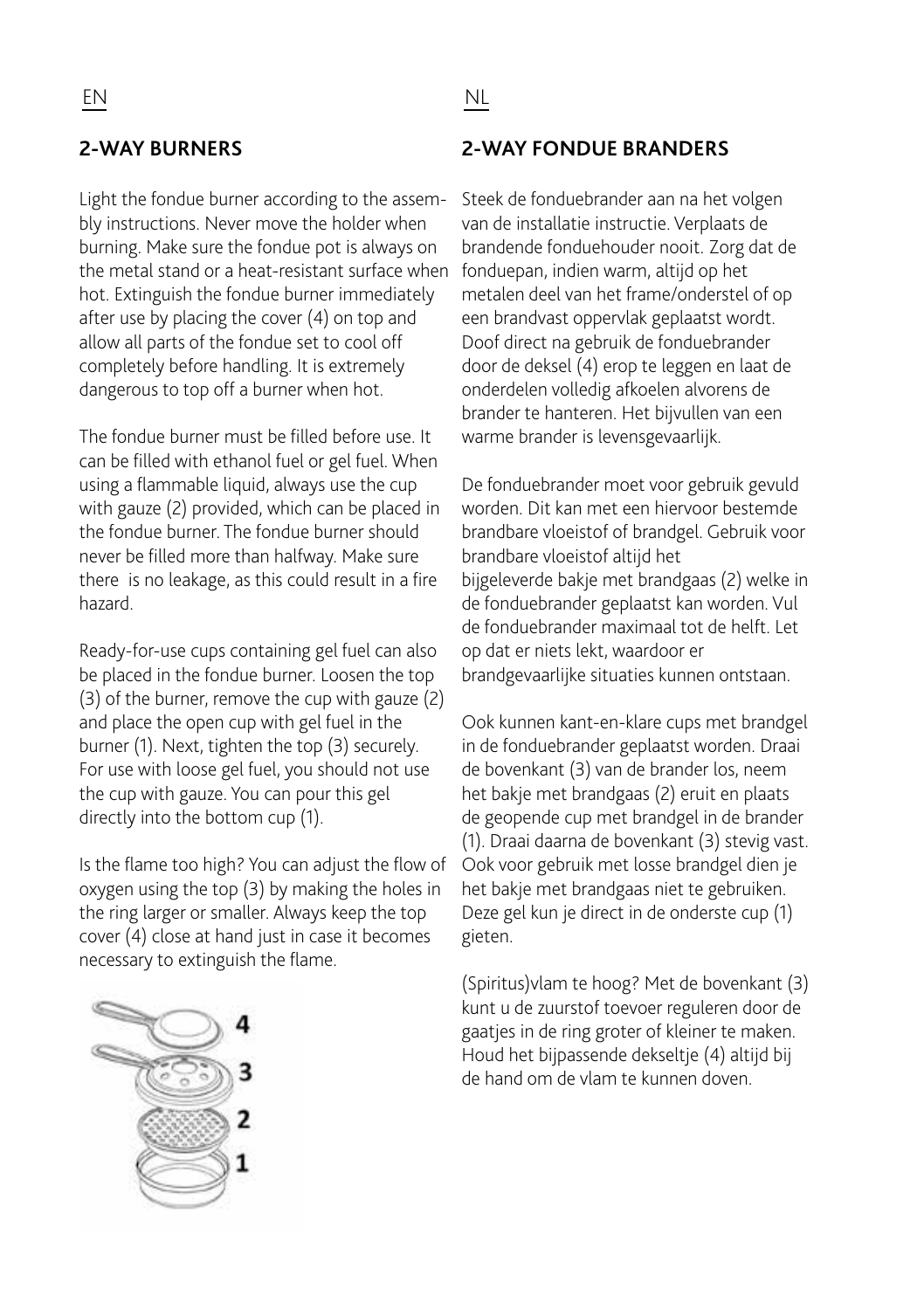## **2-WAY FONDUEBRENNE LE 2-WAY BRÛLEUR**

Zünden Sie den Fonduebrenner, nachdem Sie die Montageanleitung befolgt haben, an. Stellen Sie den brennenden Fonduebrenner nie um! Achten Sie darauf, dass der Fonduetopf, wenn er warm ist, immer auf das Metallteil oder auf eine hitzebeständige Unterlage gestellt wird. Löschen Sie den Fonduebrenner nach Benutzung sofort, indem Sie den Deckel (4) darauf legen und lassen Sie die Teile völlig abkühlen, bevor Sie den Brenner anfassen. Das Auffüllen eines warmen Brenners ist lebensgefährlich.

Der Fonduebrenner muss vor dem Gebrauch gefüllt werden mit der dafür vorgesehenen Brennflüssigkeit oder Brennpaste. Verwenden Sie für die Brennflüssigkeit immer den mitgeliefer-liquide (alcool à brûler) il faut utiliser le filtre à ten Behälter mit Brandgas (2), der in den Fonduebrenner gestellt werden kann. Füllen Sie den Fonduebrenner maximal bis zur Hälfte. Achten Sie, um feuergefährliche Situationen zu vermeiden darauf, dass nichts tropft.

Sie können auch fertige Tiegel mit Brenngel in den Fonduebrenner einsetzen. Die Oberseite (3) des Brenners aufdrehen, den Brenngasbehälter (2) herausnehmen und den geöffneten Tiegel mit Brenngel in den Brenner (1) setzen. Danach die Oberseite (3) gut festdrehen. Auch zum Gebrauch mit losem Brenngel darf der Brenngasbehälter nicht verwendet werden. Dieses Gel können Sie direkt in den unteren Tiegel (1) gießen.

Schrauben Sie danach die Oberseite (3) wieder ordentlich fest. (Spiritus) Flamme zu hoch? Mit der Oberseite (3) können Sie durch die Löcher im Ring die Sauerstoffzufuhr regulieren und Sie grösser oder kleiner machen. Haben Sie jederzeit den passenden Deckel (4) zur Hand, um die Flamme löschen zu können.

Allumez le brûleur seulement après avoir correctement installé l'ensemble à fondue. Ne déplacez jamais le réchaud avec un brûleur allumé. Ne rajoutez jamais du combustible dans un brûleur chaud, vous risqueriez de vous brûler grièvement. Quand le caquelon est chaud, reposez-le toujours sur son réchaud ou sur une surface qui résiste à la chaleur. Après la fondue, posez le couvercle (4) sur le brûleur pour l'éteindre et attendez que tous les éléments soient refroidis avant de toucher le brûleur.

Avant d'utiliser l'ensemble à fondue, il faut remplir le brûleur. Vous pouvez utiliser un combustible liquide ou du gel. Pour le combustible liquide (2) que vous posez dans le brûleur. Ne remplissez le brûleur qu'à moitié et essuyez d'éventuelles coulures pour écarter tout danger lors de l'allumage.

Des coupelles prêtes à l'emploi, contenant du gel inflammable, peuvent également être mises dans le brûleur. Dévissez le dessus (3) du brûleur, retirez le petit récipient muni d'une grille (2) et mettez la coupelle ouverte, contenant du gel inflammable, dans le brûleur (1). Vissez ensuite bien le dessus (3). Si vous utilisez du gel inflammable, sans contenant, vous ne devez pas non plus utiliser le récipient muni d'une grille. Vous pouvez alors le verser directement dans la coupelle inférieure (1).

Le dessus du brûleur (3) permet de régler l'air à l'aide de trous plus ou moins grands. Gardez toujours le couvercle (4) à portée de main au cas où il faudrait éteindre complètement, même pendant la fondue, afin d'écarter tout risque lié au feu.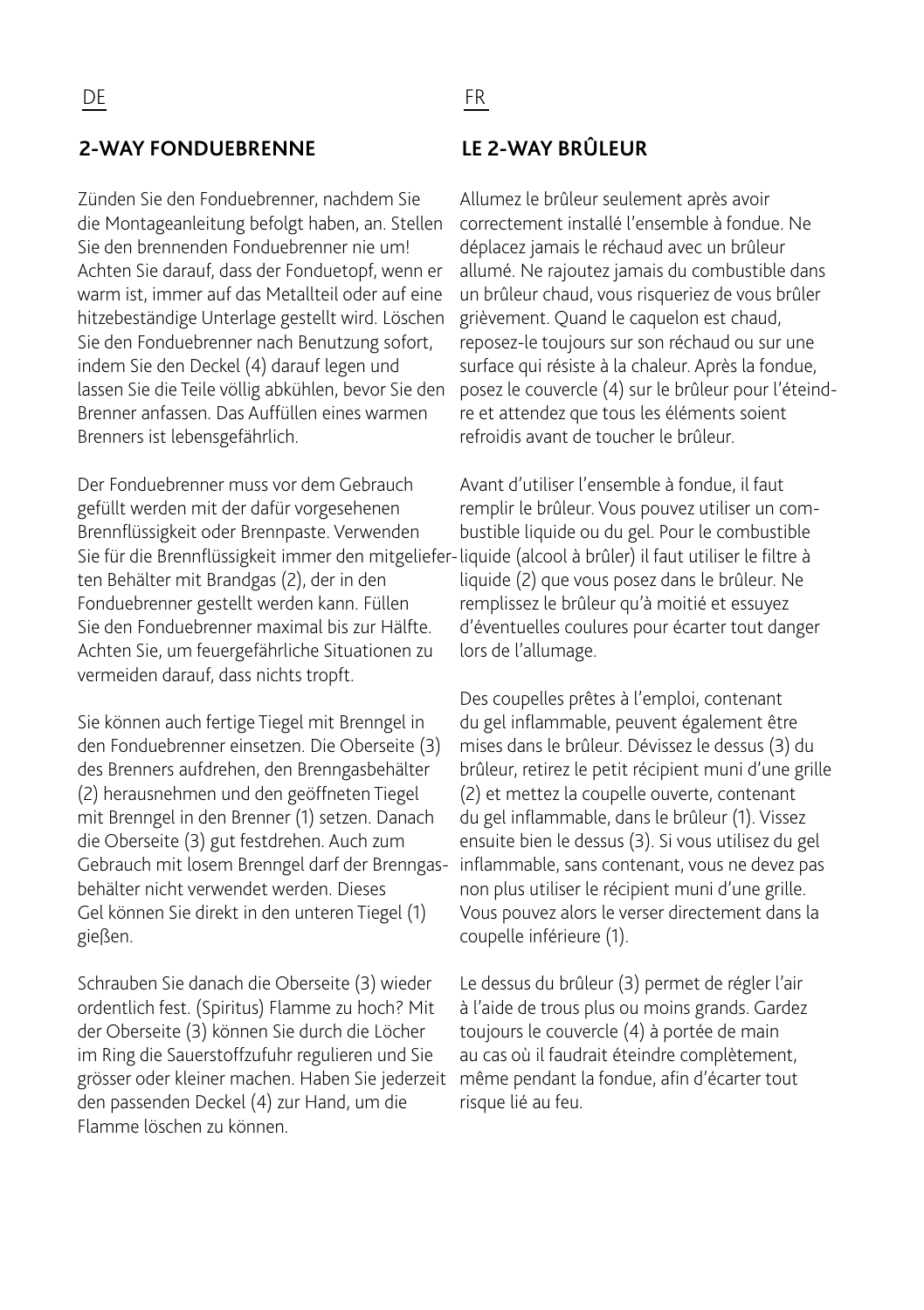## **QUEMADOR DE FONDUE DE DOBLE USO**

Encienda el quemador siguiendo las instrucciones de instalación. No mueva nunca el soporte de la fondue cuando esté encendido. Asegúrese de que la olla para fondue, si está caliente, esté siempre colocada en la parte metálica del marco/ base o en una superficie ignífuga. Inmediatamente después del uso, apague el quemador de fondue colocando la tapa (4), y deje que los componentes se enfríen totalmente antes de manipular el quemador. Rellenar un quemador caliente es potencialmente mortal.

Deberá rellenar el quemador antes de utilizarlo. Para ello, utilice un fluido combustible o combustible en gel destinado a tal fin. En el caso de líquidos inflamables, utilice siempre el contenedor con tela metálica (2) suministrado, que se puede colocar en el quemador de fondue. Rellene el quemador de fondue como máximo hasta la mitad. Asegúrese de que no gotee, ya que podría provocar un incendio.

Dentro del quemador de fondue también se pueden colocar cápsulas con combustible en gel listas para su uso. Desenrosque la parte superior (3) del quemador, saque el recipiente con una malla metálica (2) y coloque en el quemador

(1) la cápsula abierta con el combustible en gel. A continuación, cierre firmemente la parte superior (3). Si utiliza combustible en gel sin cápsula también debe retirar la malla. El gel se echa directamente en el recipiente de abajo (1)

¿La llama es demasiado alta? Con la parte superior (3) podrá regular el suministro de oxígeno haciendo que los orificios de la anilla sean más grandes o más pequeños. Mantenga siempre a mano la tapa correspondiente (4) para poder apagar la llama.

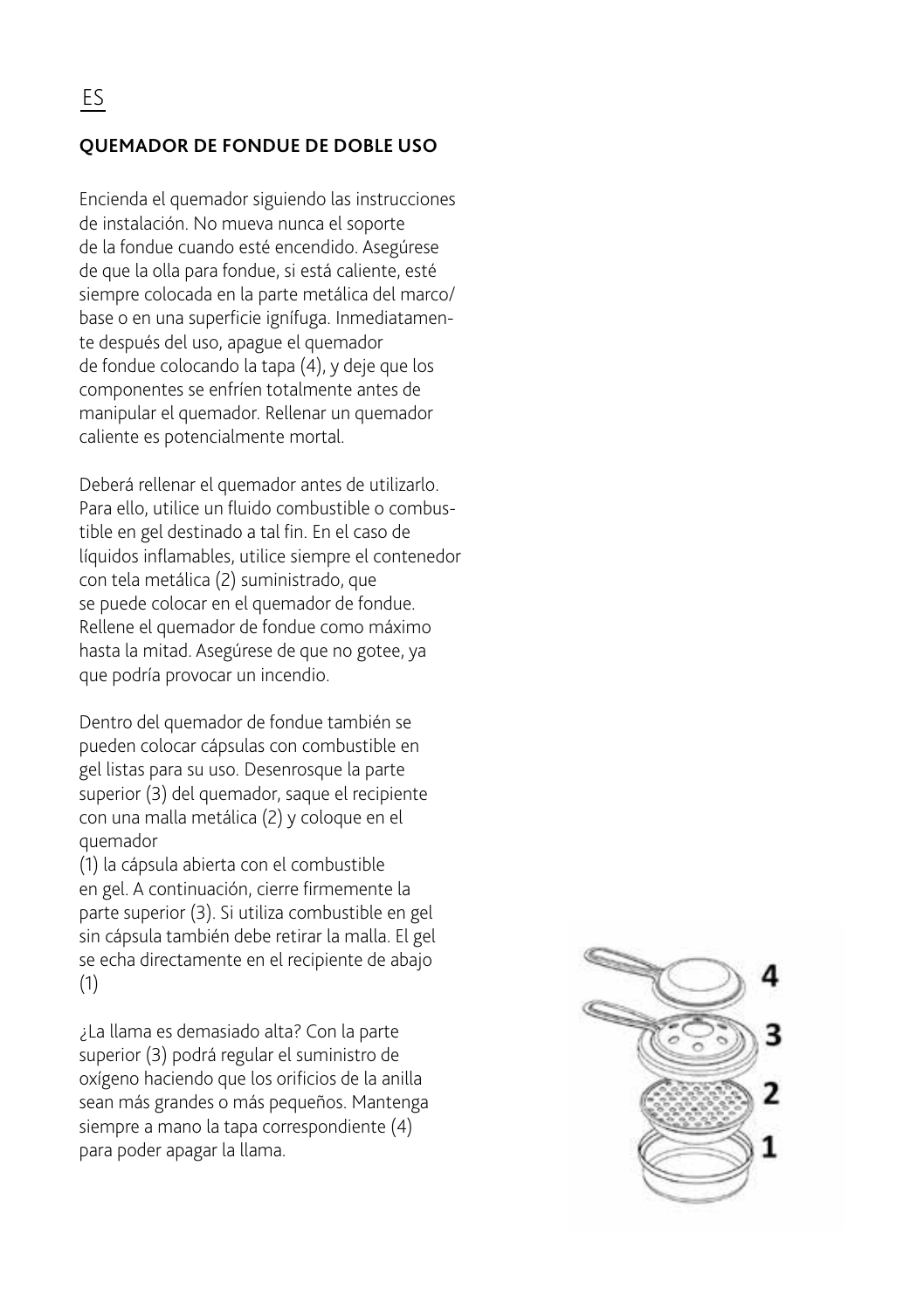

# Claim your guarantee now!

- See www.boska.com for fun (cheese) facts, recipes, videos and to claim your warranty! EN
- Ga naar www.boska.com voor leuke (kaas)weetjes, recepten, video's & om je garantie te claimen! NL
- Besuchen Sie www.boska.com für schöne (Käse-)Tipps, Rezepte, Videos & um Ihre Garantie geltend zu machen. DE
- Consultez www.boska.com pour toutes sortes de détails (sur le fromage), de recettes, de vidéos et pour confirmer votre garantie! FR
- Visite www.boska.com para ver divertidas historias (sobre el queso), recetas, videos y para reclamar su garantía. ES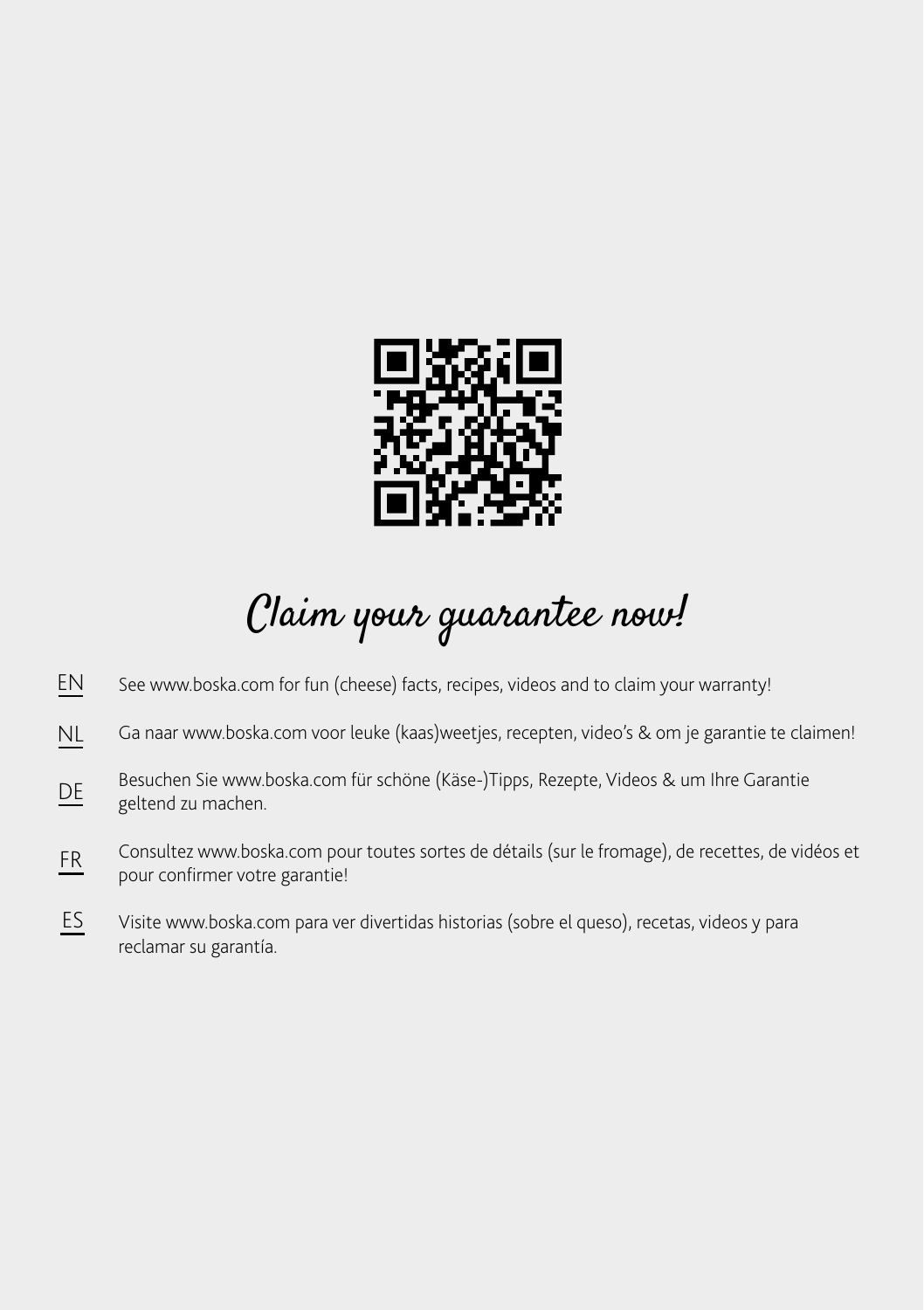# <u>EN</u> NL

## **CLEANING**

• Never immerse the base in water or other liquids. Clean the base with a wet cloth and dish soap.

• Wash the fondue forks and the fondue pot by hand in a little bit of warm water and detergent.

• Never clean with a hard-bristle brush, abrasive materials, baking soda or disinfecting or corrosive cleaning agents.

• See www.boska.com/ for more handy tips on how to use your fondue set and keep it in the very best condition.

## **REINIGEN**

• Dompel het onderstel nooit onder in water of andere vloeistoffen. Neem deze delen af met een vochtige doek met afwasmiddel.

• Was de fonduevorken en de fonduepan met de hand af in een sopje van warm water en afwasmiddel.

• Gebruik nooit harde borstels, krassende materialen, soda houdende, desinfecterende of agressieve middelen voor het reinigen.

• Ga naar www.boska.com/ voor meer gebruiks- en onderhoudstips.

# DE FR

#### **REINIGEN**

• Tauchen Sie das Gestell nie in Wasser oder in andere Flüssigkeiten. Wischen Sie die Teile mit einem feuchten Tuch und Spülmittel ab.

• Spülen Sie die Fonduegabeln und den Fonduetopf von Hand in warmem Wasser mit Spülmittel.

• Verwenden Sie für die Reinigung niemals harte Bürsten, kratzende Materialien, sodahaltige, desinfizierende oder aggressive Mittel.

• Besuchen Sie www.boska.com/ für weitere Anwendungs- und Pflegetipps.

#### **NETTOYAGE**

• Ne plongez jamais le support dans l'eau ou un autre liquide. Essuyez ces parties avec un chiffon humide et du liquide vaisselle.

• Lavez les fourchettes à fondue et le caquelon à la main, avec de l'eau chaude additionnée de liquide vaisselle.• N'utilisez jamais de brosses dures, de matériaux abrasifs, de produits contenant de la soude, des désinfectants ou des ingrédients agressifs pour le nettoyage.

• Consultez www.boska.com/ pour obtenir d'autres conseils d'utilisation et d'entretien.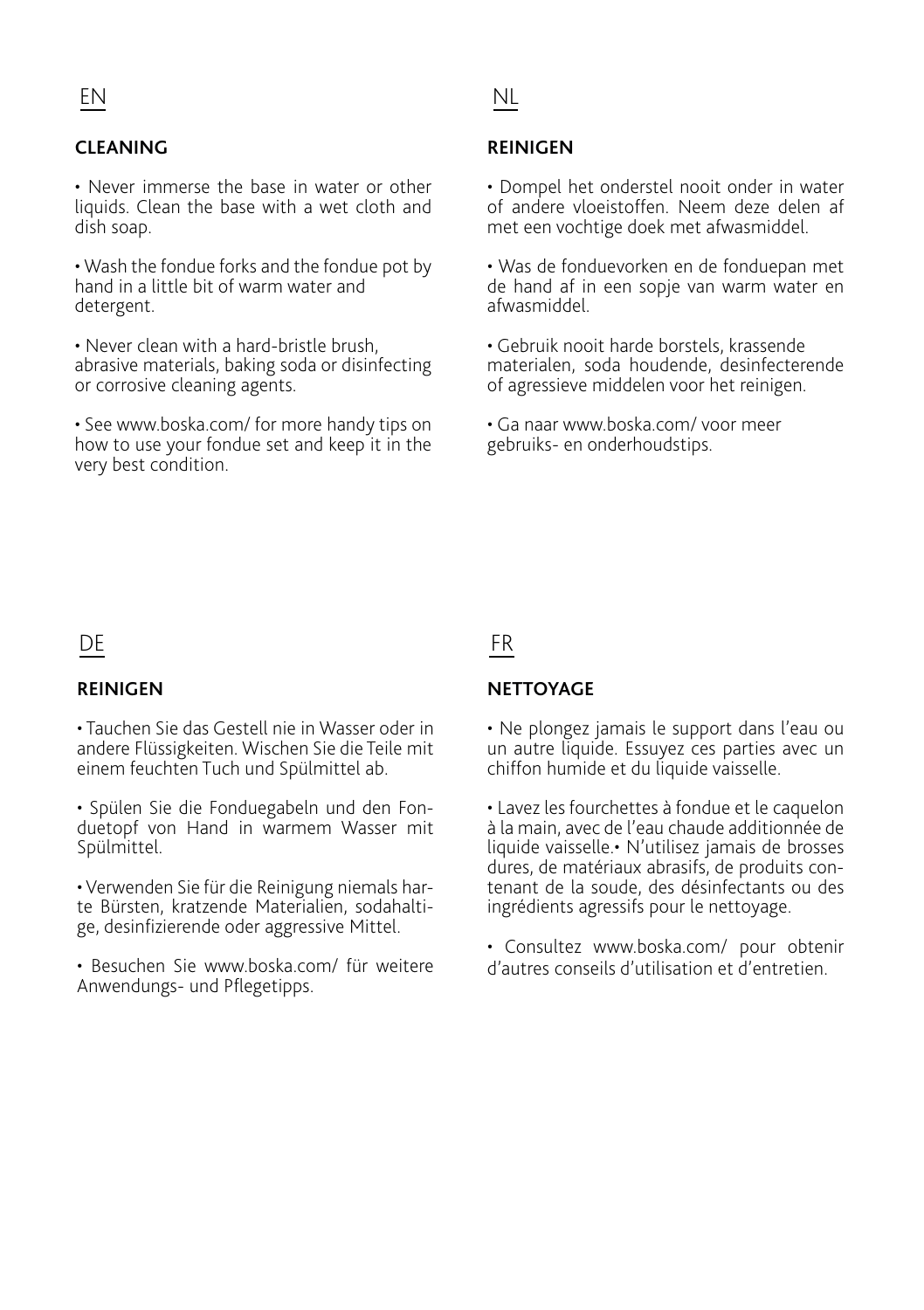# **LIMPIEZA**

• Nunca sumerja la base en agua o en cualquier otro tipo de líquido. Limpie estos componentes con un paño húmedo con detergente lavavajillas.

• Lave los tenedores de fondue y la cazuela de fondue a mano, sumergiéndolos en agua caliente con detergente lavavajillas.

• En ningún caso utilice cepillos duros, materiales punzantes o productos que contengan sosa o sustancias desinfectantes o agresivas para la limpieza.

• Visite www.boska.com/ para ver más consejos de uso y mantenimiento.

# ES